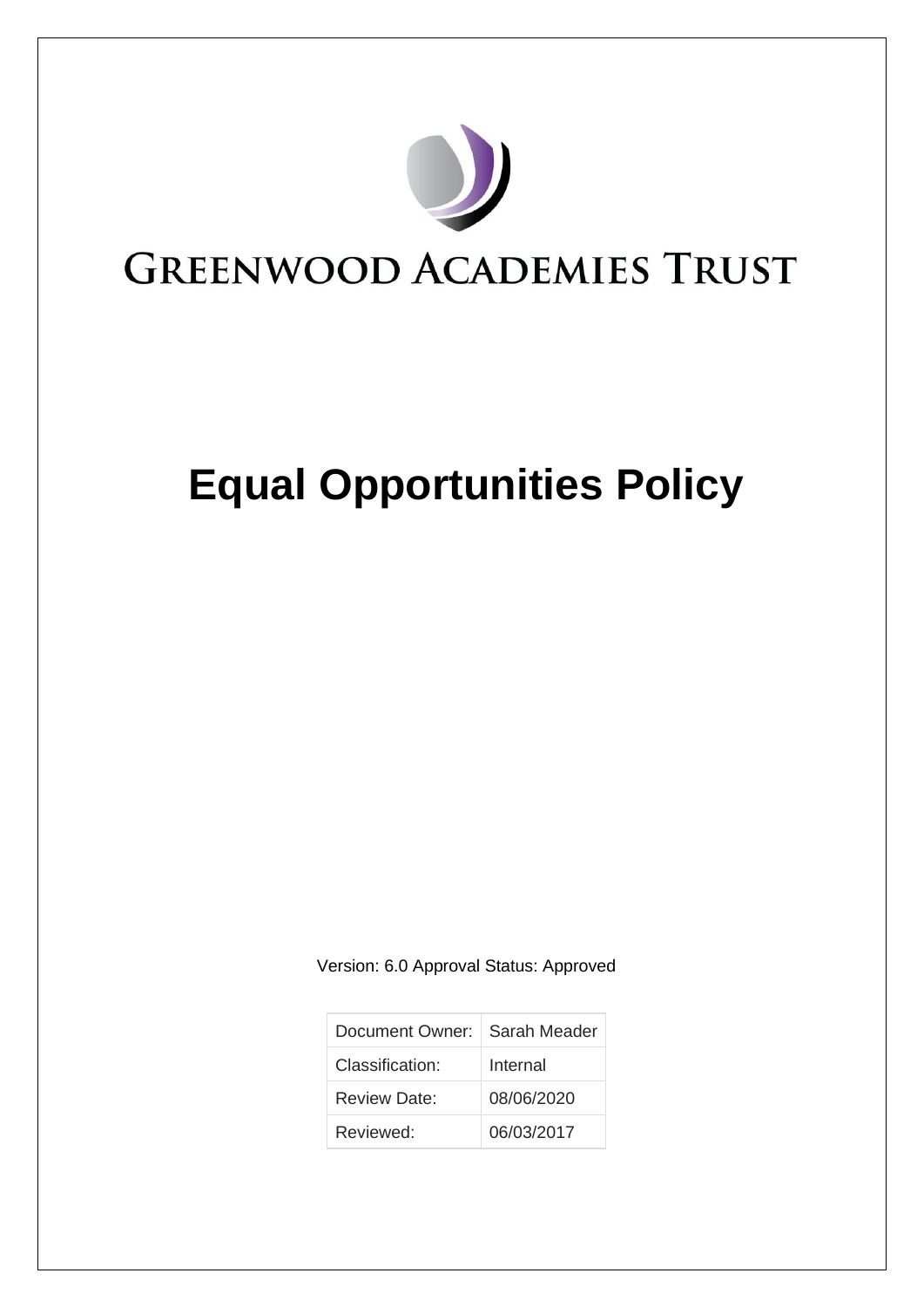# **Table of Contents**

## **Overview**

The Trust is committed to providing equal opportunities in employment and to avoiding unlawful discrimination in all aspects of employment including recruitment, promotion, opportunities for training, pay and benefits, discipline and selection for redundancy.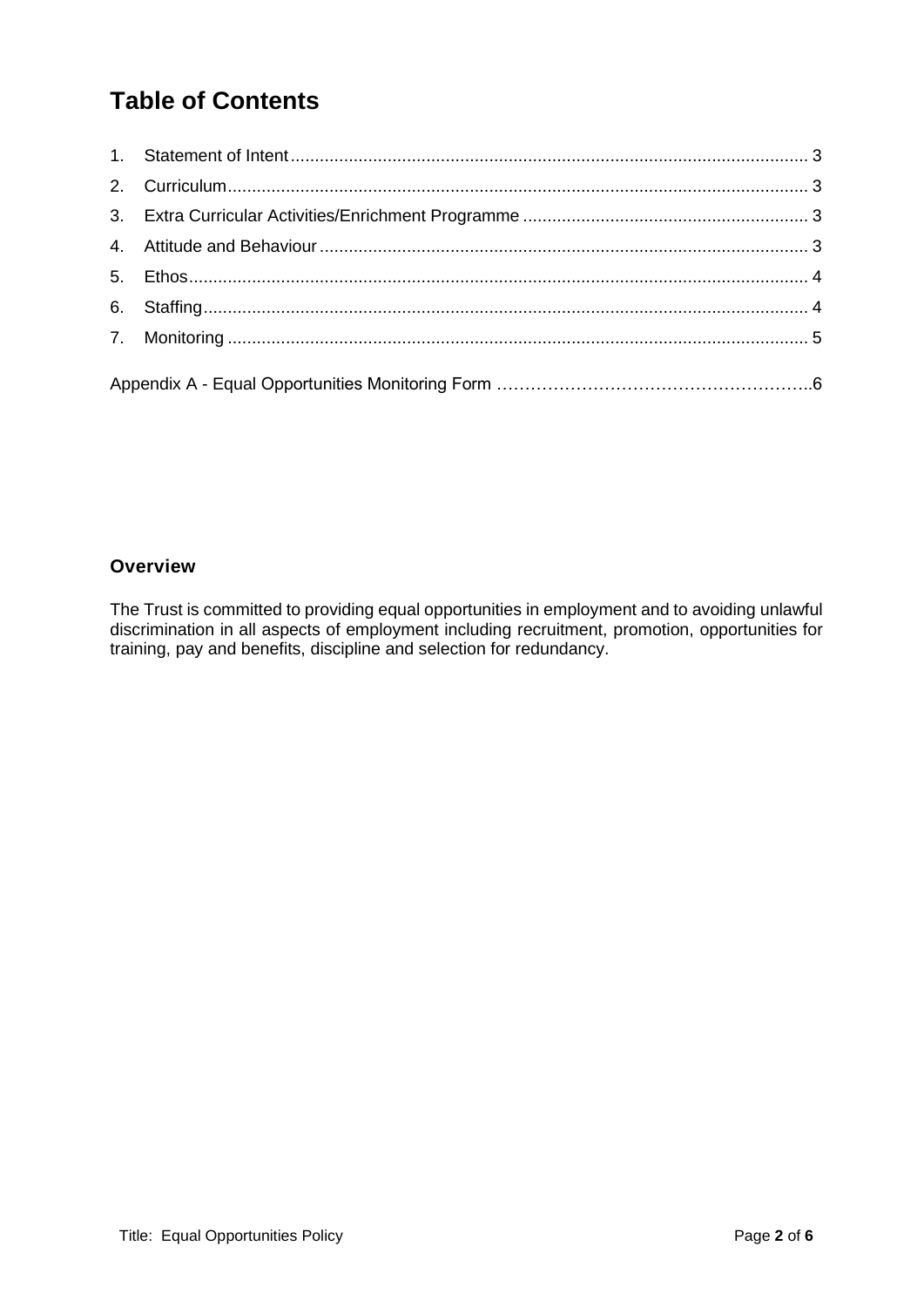#### <span id="page-2-0"></span>**1. Statement of Intent**

The Trust is committed to equality of opportunity and access, for all, regardless of gender, ethnicity, cultural background, sexual orientation or any form of Special Need and will strive to allow all members (who work or study at the Trust's premises) to achieve their full potential.

#### <span id="page-2-1"></span>**2. Curriculum**

- All pupils are entitled to equal access to all areas of the curriculum.
- Materials will reflect the composition of the School.
- Materials will be free from bias and suitably differentiated to enable full access to the curriculum by all pupils.
- Staff must remain cognisant of all equal opportunity issues.
- Staff will respond positively to the individual needs of all pupils.
- Curriculum planning and Schemes of Work will demonstrate strategies, teaching and learning styles and resources which enable pupils of all ability to maximise their performance and achievement.

#### <span id="page-2-2"></span>**3. Extra-Curricular Activities/Enrichment Programme**

- All pupils will have access to the full range of extra-curricular activities.
- We will endeavour to provide a range of activities to meet the needs of all pupils.

#### <span id="page-2-3"></span>**4. Attitude and Behaviour**

- Incidents of overt discriminatory behaviour will be dealt with immediately.
- An immediate referral will be made, in writing and as soon as possible, to the appropriate Form Tutor, Head of Year, Head of Department or a member of the Senior Management Team.
- The perpetrator(s) will be made fully aware of the reasons why such behaviour is unacceptable and given the opportunity to review and modify their inappropriate behaviour as part of a long term strategy.
- The victim(s) will be provided with support (short or long term) and be kept informed of any action being taken on their behalf.
- The parents or carers of both the perpetrator(s) and victim(s) will be informed immediately, in writing, of the incident and the action being taken.
- The parents or carers of the perpetrator(s) may be requested to visit school in order to discuss the incident.
- The parents or carers of the victim(s) will be given the opportunity to visit school and discuss the incident.

#### Incidents involving Staff and Pupils

• Any incidents of racist or sexist behaviour or offensive remarks concerning sexual orientation, will be recorded immediately, in writing, and referred directly to the Senior Management Team.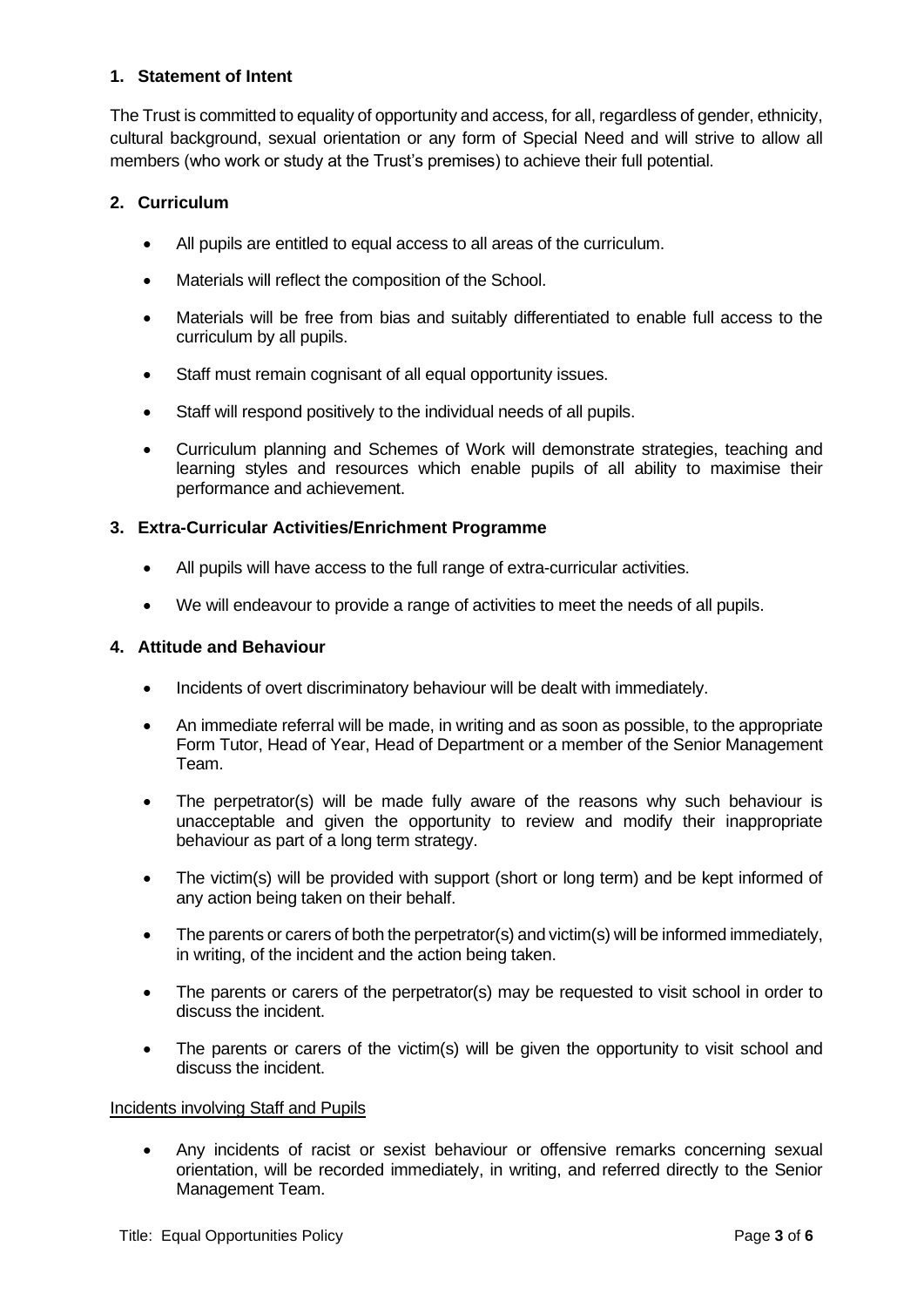#### Incidents between Staff

- In the first instance, staff will challenge any remarks or behaviour which they consider to be offensive.
- Serious or persistent incidents will be referred directly to the Senior Management Team.

#### Incidents concerning Parents or Visitors to the Academy

- Whenever possible, Staff will challenge any inappropriate behaviour or remarks.
- Matters of major concern will be referred directly to a member of the Senior Management Team.

#### <span id="page-3-0"></span>**5. Ethos**

#### **Display**

Where appropriate, posters and display materials in corridors and classrooms will reflect the composition of the Academy.

#### Visitors, Parents and Local Community

Positive role models will be encouraged to actively participate in Academy life.

Members of the local community will, whenever possible, be involved in the planning and delivery of the curriculum and in extra-curricular activities.

Whenever possible, interpreters will be present at Parents' Evenings and at parental meetings as needed.

Communications with home will be available in translation.

Communications with home will be 'parent friendly'.

Whenever possible, crèche facilities will be available at Parents' Evenings and other school events.

All visitors to the Academy will be welcomed.

#### Library

The Library will reflect the composition of the Academy and the varying cultures and lifestyles in the world today.

#### School Meals

All members of the Academy community and visitors, regardless of dietary requirements, should be entitled to a balanced diet.

#### <span id="page-3-1"></span>**6. Staffing**

The staffing complement of the Academy should provide a range of positive role models.

The Trust should provide the opportunity for equal representation of all groups at all levels.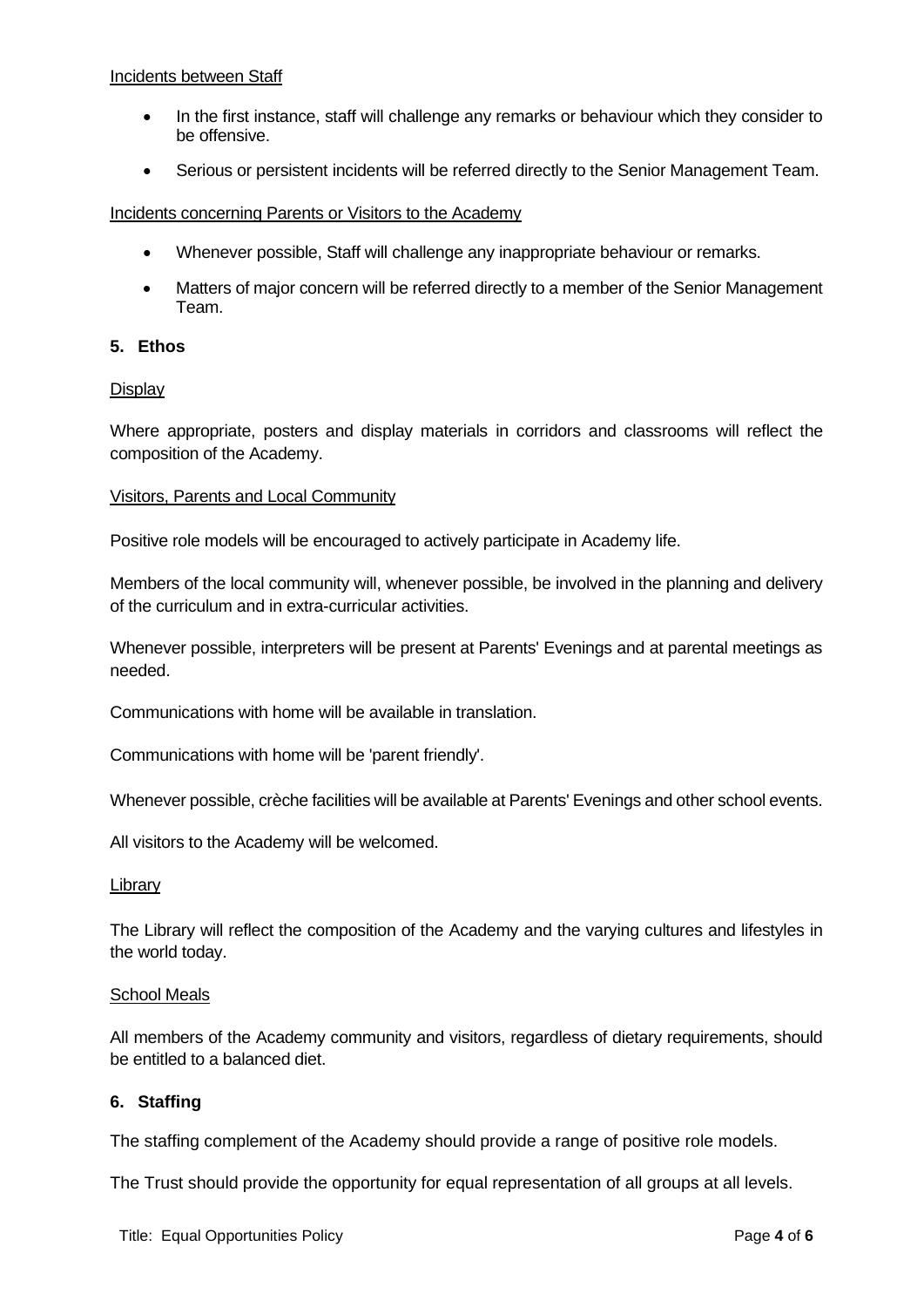Everyone who is, in any way, involved in the life of the Trust should be aware of the Equal Opportunities Policy.

#### <span id="page-4-0"></span>**7. Monitoring**

- Since this document informs all team development plans, individual teams are responsible for the monitoring process.
- Teams will review and evaluate their policies as part of the development planning cycle.
- Results, and subsequent targets, will be recorded on the appropriate pro forma.